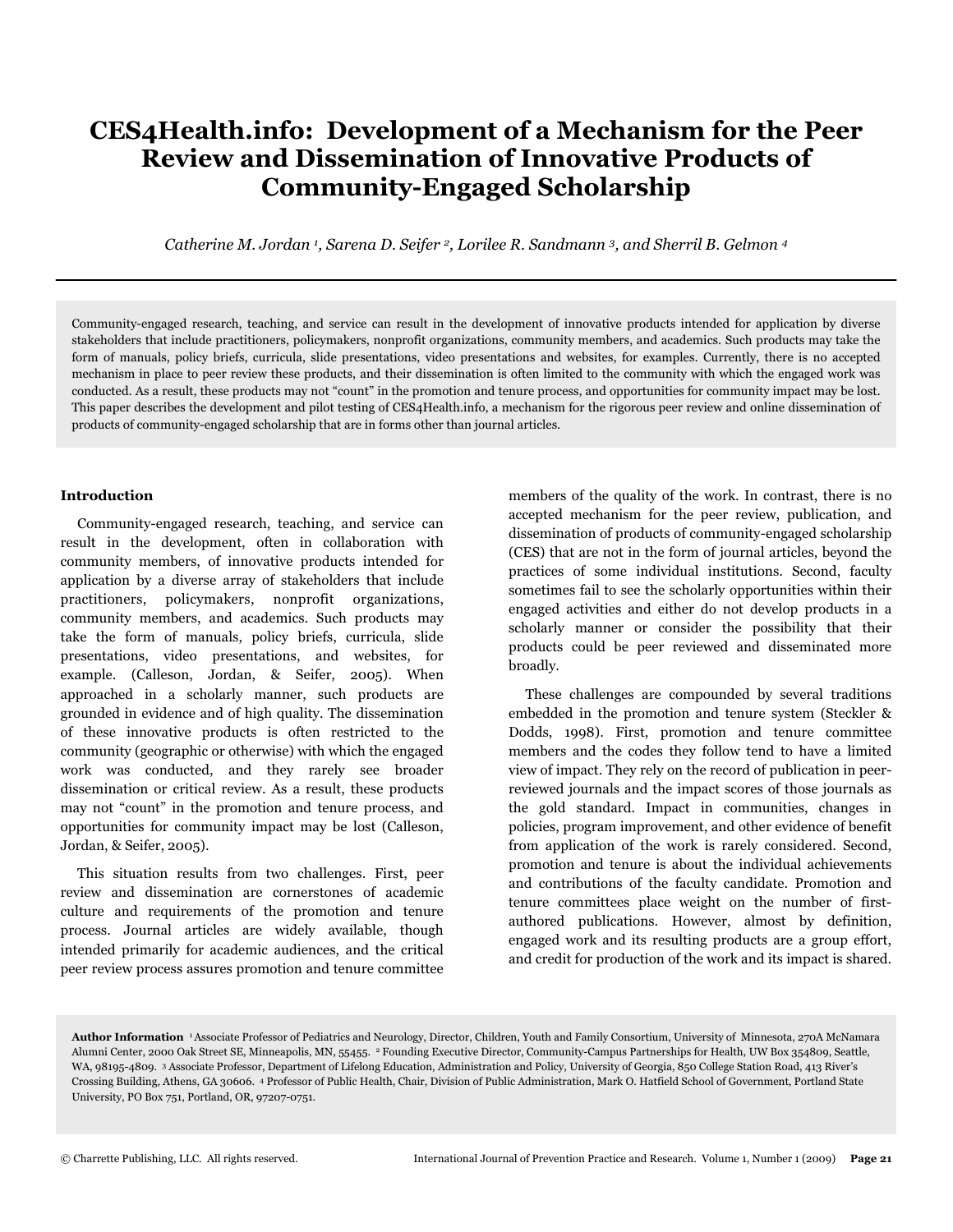Third, at many universities promotion and tenure guidelines for advancement to senior ranks require demonstration of leadership in the field and a national or international reputation. However, because of the intense relationship and considerable investment in building trust between community members and the faculty member, communityengaged scholars often, at least early in their careers, develop a local reputation, and the products developed are often able only to demonstrate local impact.

 These challenges are well documented in the fields of health and public health (Examining Community-Institutional Partnerships for Prevention Research Group, 2006; Institute of Medicine, 2002; Seifer & Calleson, 2004). In its 2005 report, *Linking Scholarship and Communities*, the Kellogg Commission on Community-Engaged Scholarship in the Health Professions recommended that "recognizing that many products of community-engaged scholarship are not currently peer reviewed, a national board should be established to facilitate a peer review process" (Kellogg Commission on Community-Engaged Scholarship in the Health Professions, 2005). The Commission described the proposed board in some detail, indicating that the peer review process should be based on credible criteria for quality CES and that reviewers would include both community and academic peers. In a process comparable to manuscript review by journals, products would be reviewed on an ongoing basis, rather than only when a faculty member's portfolio is being prepared for promotion and/or tenure review.

 Community-Campus Partnerships for Health (CCPH), the organization that staffed the Commission, subsequently sought and obtained two grants from the Fund for the Improvement of Postsecondary Education (FIPSE) in the US Department of Education to implement this recommendation. The first grant (2004-2007) supported the Community-Engaged Scholarship for Health Collaborative, a national initiative that built capacity for CES in eight health professional schools, with a particular focus on aligning promotion and tenure systems with CES. One of the products developed by the Collaborative was a set of criteria that defined quality CES and could be used by promotion and tenure committees when reviewing dossiers submitted by community-engaged faculty members (Jordan, 2007). The second grant (2007-2010), submitted in partnership with the University of Minnesota and the University of North Carolina at Chapel Hill (both Collaborative members), is supporting Faculty for the Engaged Campus, a national initiative that aims to strengthen community-engaged career paths in the academy by, among other strategies, facilitating peer review and dissemination of products of community-engaged scholarship (Faculty for the Engaged Campus, 2007). The

proposal conceptualized the mechanism for peer review and dissemination as "CES4Health.info" — an online portal overseen by a diverse editorial board comprised of individuals from community-based organizations, academic institutions, national health organizations, government, and philanthropy.

 From its inception, CES4Health.info has sought to become a prestigious peer-reviewed venue through which community -engaged faculty members would publish and disseminate their products of CES and increase the likelihood these products will "count" toward promotion and/or tenure and be widely disseminated and utilized. For example, over time community-engaged faculty would be expected to submit their products of CES for peer review, note them in the peerreviewed publications section of their curriculum vitae, and have those products be recognized as peer-reviewed scholarly products in the faculty review, promotion, and/or tenure process. CES4Health.info has sought to be an accessible tool for community leaders and groups that are searching for high -quality resources to help address issues and challenges in their communities without having to "reinvent the wheel." For example, a community clinic seeking to develop a community health worker program could search CES4Health.info to identify community health worker training manuals; a church seeking to develop a wellness program could search CES4Health.info to identify a resource guide to faith-based health education programs; and so forth.

# **Development of CES4Health.info**

 To guide the development of CES4Health.info, a sixmember design team coordinated by the first author was established in December of 2007 and completed its work in early 2009. Design team members reflected community and academic perspectives and brought unique areas of expertise. One member brought knowledge and experience in founding and directing MedEdPORTAL, an online medical and dental education product peer review and dissemination vehicle associated with the Association of American Medical Colleges. Another was one of the founders and directors of the National Review Board for the Scholarship of Engagement with experience conducting peer reviews of promotion and tenure dossiers with a CES emphasis. Another brought experience as a foundation program officer leading the National Community Based Research Networking Initiative in partnership with Princeton University, which is funded by the Corporation for National and Community Service. One also brought experience as an editor of a peer-reviewed journal that involved community reviewers. Two members represented community organizations and were experienced in partnering with academic institutions.

 Working virtually in collaboration with the first author and CCPH staff, this design team tackled foundational questions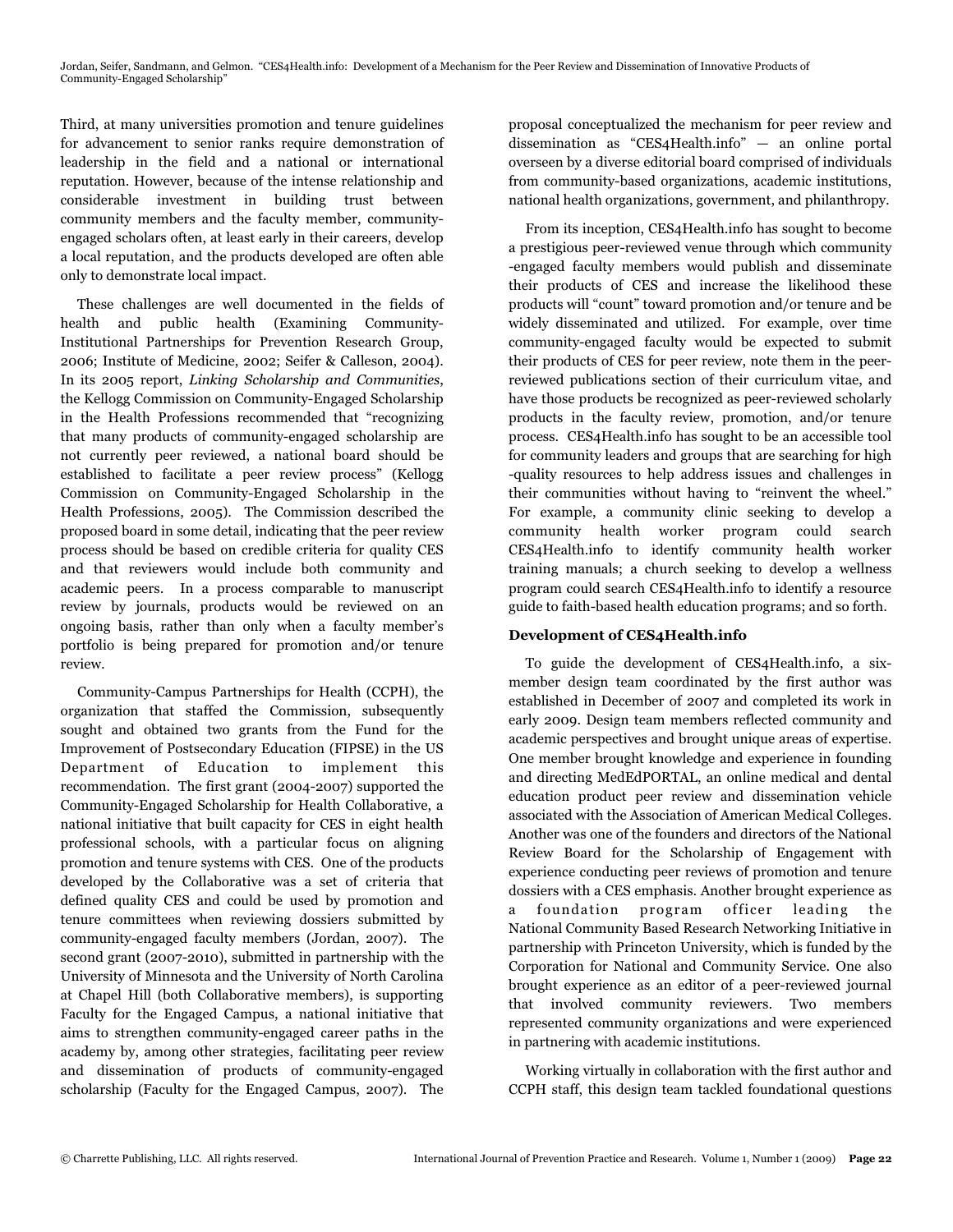Jordan, Seifer, Sandmann, and Gelmon. "CES4Health.info: Development of a Mechanism for the Peer Review and Dissemination of Innovative Products of Community-Engaged Scholarship"

and developed submission guidelines, review criteria, and preliminary processes for submitting, peer-reviewing, and publishing accepted CES products to be tested during a pilot phase. This pilot phase was intended to inform the development of a fully automated submission and review system and the creation of a user-friendly, searchable webbased portal accessible to users around the world.

## Answering Foundational Questions

 *Who Reviews?* Among the first decisions made in the development phase, the definition of "peer" in "peer review" was key. Philosophically it was agreed that peer reviewers must include community members knowledgeable about community-academic partnerships, from neighborhood residents to heads of community organizations and health systems, who reflect diverse experience and expertise. Beyond serving as reviewers, such community members would encourage submissions to CES4Health.info from nonacademic authors and promote it as a resource to communities working to improve health. Academic reviewers would include faculty from a range of health professions disciplines as well as other disciplines and specialties relevant to health, in its broadest sense, such as sociology and public policy. We also wanted to include reviewers with important perspectives that don't fall neatly into the categories of "community" and "academic"; foundation program officers and government agency officials, for example.

 The design team acknowledged that roles of the community members and the academics in a review process would most likely differ to take advantage of their respective areas of expertise. That is, academic reviewers would most closely examine elements like methodological rigor and community reviewers would most closely attend to issues of community engagement and impact.

 *What to Submit?* The design team decided that CES4Health.info would seek submissions from authors of health-related products resulting from work that engages academic or other institutions and communities in projects that simultaneously meet academic or institutional needs as well as community needs. The design team defined *community* broadly to include stakeholders external to the campus or institution that are part of a collaborative process to contribute to the public good. Health-related CES was also defined broadly to include community-engaged teaching, research, service, and policy activities that focus on understanding and/or improving health or public health, including the social determinants of health (World Health Organization, 2008). Appropriate products could be in many formats including documents, slide presentations, websites, online tools, videos, CD-ROMs, and others. It was decided that CES4Health.info would focus exclusively on

disseminating the *products* of engaged work, not manuscripts about the product or the work that resulted in the product. Below are two examples that illustrate this point:

- ! A community-based participatory research project might result in findings that could be submitted as a manuscript to a peer-reviewed journal. That project might also result in a policy briefing, a set of programmatic recommendations, or an educational tool. The latter are the types of products appropriate for CES4Health.info.
- ! A service-learning course might result in lessons learned about course development and findings about the impact on participants that could be submitted as a manuscript to a peer-reviewed journal. The course might also result in a "how to" guide on service-learning, a set of educational modules, and a video that presents the impact of service-learning on community partners. The latter are the type of products appropriate for CES4Health.info.

## Developing Review Criteria, Author Instructions and Submission and Review Processes

 Related existing efforts informed the development of CES4Health.info review criteria, author instructions, and submission and review processes. The Association of American Medical Colleges' *MedEdPORTAL* is tackling challenges posed by educational scholarship that are similar to those noted above for CES. Faculty members who have products of medical or dental educational scholarship that are not peer-reviewed journal articles may submit them to MedEdPORTAL for peer review (Reynolds & Candler, 2008). *Progress in Community Health Partnerships (PCHP),* a peerreviewed journal published by Johns Hopkins University Press, is redefining the meaning of "peer review" in the journal context by including public health experts who do not have advanced degrees and are not affiliated with universities as editorial board members, peer reviewers and authors. It is also redefining the meaning of a "journal article" by including creative article categories such as policy briefing papers and practical tools (Tandon et. al, 2007). The design team examined these and other models in terms of their review criteria and submission and review procedures. Based on this analysis, CES4Health.info review criteria were developed, a submission process was drafted, and a reviewer background questionnaire created in readiness for the pilot testing phase.

 The basic review criteria were drawn from the *Community Engaged Scholarship Review, Promotion and Tenure Package* (Jordan, 2007) that had been adapted from *Scholarship Assessed: Evaluation of the Professoriate* (Glassick, Huber, & Maeroff, 1997) to more closely align with common definitions of community engagement and CES.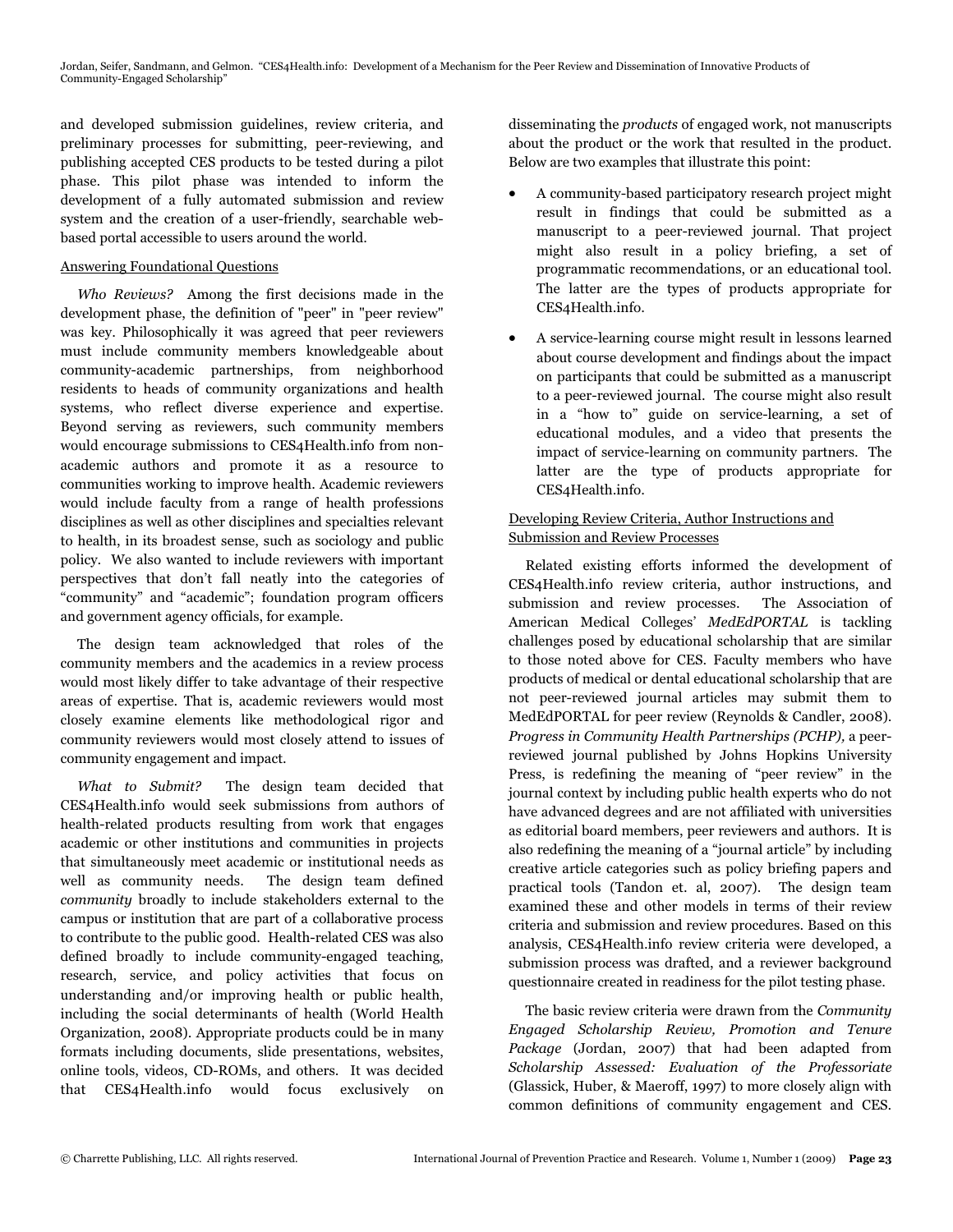Review categories include the following:

- 1. Appropriateness for CES4Health.info the degree to which the topic is related to health, the health of communities (broadly defined, including the social determinants of health), health sciences or health professions and the degree to which the product is appropriate for audiences/users beyond those involved in the project that led to the creation of the product.
- 2. Clear goals the degree to which the authors state the purpose of the product, its intended audience/users, and clear goals and objectives.
- 3. Adequate preparation  $-$  the degree to which the authors appropriately reference or build upon prior work in the area.
- 4. Methodological rigor the degree to which the authors justify the appropriateness of methods chosen with respect to the goals, questions, and context of the work, as well as the degree to which authors effectively incorporate community and academic/institutional expertise in the development of the product or the project that resulted in the product.
- 5. Significance the degree to which the work adds to existing knowledge and benefits communities.
- 6. Effective presentation  $-$  the clarity of the presentation style, the accuracy of the product content, and the appropriateness of language and visual aids for diverse audiences.
- 7. Reflective critique the degree to which authors provide critical reflection about the work, informed by both academic/institutional and community feedback. Authors are strongly encouraged to provide evaluation data to support the stated significance of the work.
- 8. Ethical behavior the degree to which authors provide evidence of a collaborative approach characterized by mutual respect, shared work, and shared credit (and approval by an institutional review board and/or community-based review mechanism, if applicable).

 Reviewers are asked to assess the submitted product according to the above criteria based on the product itself as well as the content of the accompanying application (explained further below). Authors provide information in the application about the work or project that led to the development of the submitted product as well as about the product itself, providing reviewers additional information on which to base decisions. Distinguishing between the "product" being submitted and the "project" from which the product was developed allows authors to comment on and the reviewers to evaluate the rigor of the work that resulted in the

product that might not be evident just from examining the product itself.

 An online rating form was created to facilitate submission of product reviews. The criteria above were further defined in this form for specific types of products — research-related, educational or other. This form asks reviewers to provide ratings on the above criteria on a 5-point Likert scale. Reviewers are asked to record "Not Applicable" if the criterion is not appropriate for the type of product submitted. For example, the criterion might address the rigor of the research methodology. If the product submitted is an educational product, that criterion would be noted as Not Applicable. Reviewers enter a score of "0" if the criterion is relevant to the type of product submitted, but the author did not address the criterion or did not provide adequate detail. Reviewers are asked to comment on the generalizability of the product beyond the audience for which it was created, as well as the likelihood that the product will be of use to potential users of CES4Health.info. Reviewers are asked to provide a summary of the strengths and weaknesses of the product and application and to suggest revisions to either the application or product if warranted. Only these summary comments, not the quantitative ratings, are provided to authors. Reviewers also have the opportunity to provide confidential comments to the editor. Finally, reviewers make a recommendation to the editor to Accept, Accept with Revisions, or Reject the product.

 Author instructions guide authors through an online application process. Authors answer a series of short essay questions that follow the content and order of the review criteria presented above. This correspondence between the application and the reviewer rating form ensures that reviewers are able to find the information needed to make a judgment for each review criterion. Authors have the opportunity to submit the product with the application or provide a URL to access the product online. If necessary, the author may mail the product to the editor. The application is intended to inform potential users of the context in which the product was developed as well as the rigor of the work that resulted in the product, the rigor of the development of the product itself, and important information such as intended audience, the availability of evaluation data, and potential for impact. The application contains additional questions that are not shared with portal users. Authors are asked to note if non -original material or patient information is included in the product and to attest to having the appropriate releases for inclusion of this material. Authors are also given the opportunity to provide the names and contact information for individuals they would like notified of successful publication on CES4Health.info. Such individuals might include department chairs, deans, promotion and tenure committee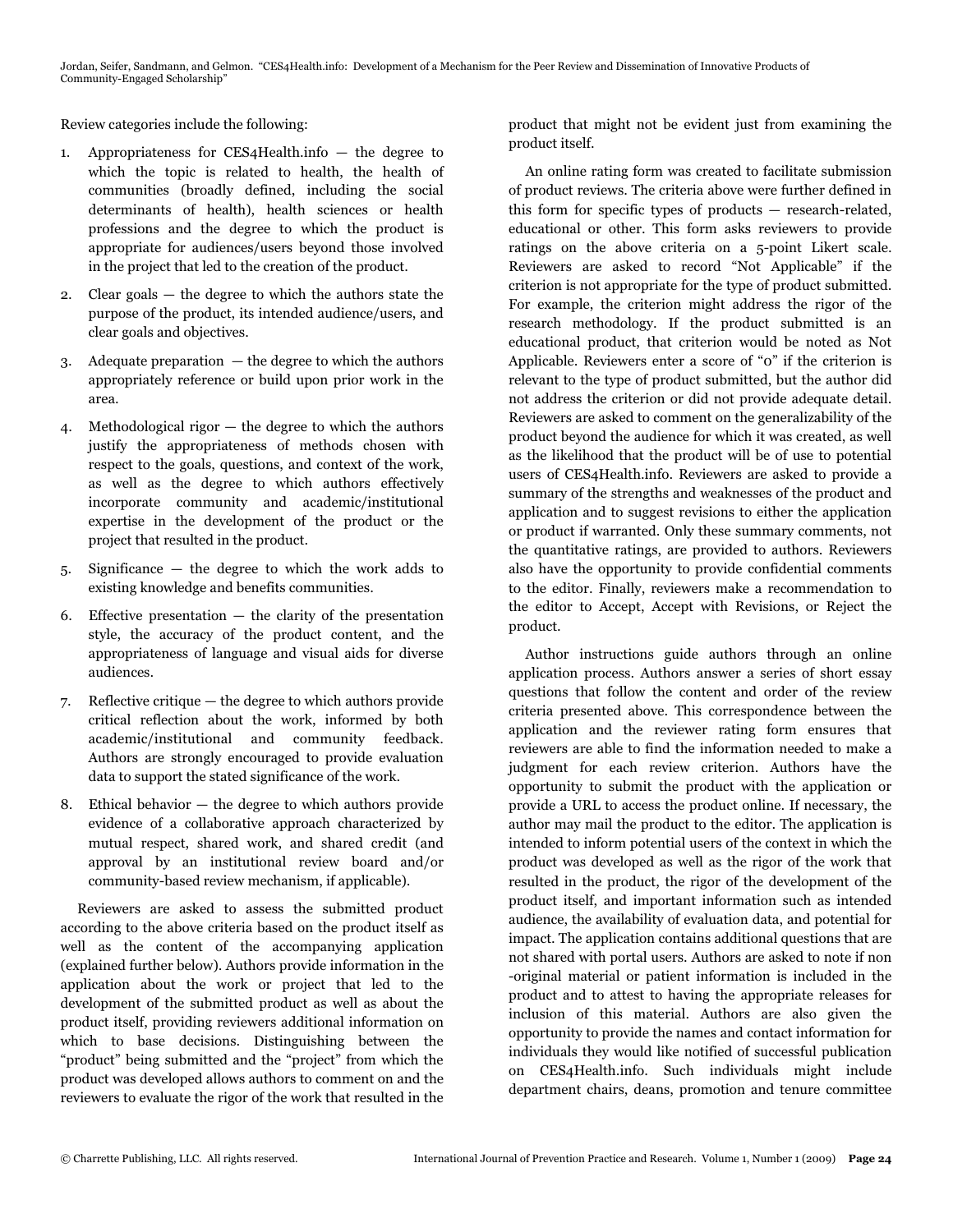Jordan, Seifer, Sandmann, and Gelmon. "CES4Health.info: Development of a Mechanism for the Peer Review and Dissemination of Innovative Products of Community-Engaged Scholarship"

members, supervisors, community leaders, elected officials, etc. After publication of the product on the CES4Health.info portal, the editor will send these individuals a letter that congratulates the author(s) and provides background information about CES4Health.info and the rigors of the review process. This information will serve both to increase understanding of CES4Health.info as well as to educate, particularly academic administrators, of the importance of innovative scholarly products in creating community impact and the role peer review and publication of these products can play in the promotion and tenure system.

#### Addressing Other Key Issues

 In addition to the development of the pilot phase submission and review processes, the design team made procedural decisions consistent with the mission of CES4Health.info, addressed a variety of thorny issues, and explored several opportunities for collaboration. For example, it was decided that products published on CES4Health.info will remain the property of the authors and that all products held in the CES4Health.info repository will be available at no cost to the user. CES4Health.info products not stored in the CES4Health.info repository (available directly from the author) may be subject to a fee as well as charges for copying, shipping, and handling. It was felt that these decisions were best aligned with the intent of CES4Health.info to encourage and facilitate peer review and publication of these sorts of products and to increase the impact they have in communities.

 Based on the experience of MedEdPORTAL, we anticipated that products submitted may contain nonoriginal material as well as patient information. We explored the practices of other journals and web portals and consulted legal counsel. Given the limited capacity of the CES4Health.info editorial staff during this pilot phase, we decided that we were unable to screen all products for possible copyright infringement. We determined that responsibility for ensuring that copyright release is obtained for nonoriginal material will be the author's. As a result, as part of the application, authors are asked if their product includes any of a variety of types of nonoriginal material and whether copyright release has been obtained. Before a product is assigned for review, authors must secure any outstanding copyright releases or remove the nonoriginal material from the product. In the case of clinical material, it is the author's responsibility to avoid violation of United States health information privacy laws by not including patient identifiers or by providing written permission from patients allowing their private health information to be published with the submitted product.

 The relationship formed with MedEdPORTAL leadership during development of CES4Health.info provided an opportunity to explore collaboration. CES4Health.info and MedEdPORTAL have an agreement that authors submitting products to either portal that are also appropriate for the other will be encouraged to submit their product to both.

## Portal Design

 The final major phase of development was the site design for CES4Health.info. To inform the decision-making, the design team visited and analyzed several sites having related purposes: MedEdPORTAL (http://www.aamc.org/ mededportal), PERC (Prevention Education Resource Center; http://teachprevention.org), HEAL (Health Education Assets Library; www.healcentral.org), and MERLOT (Multimedia Educational Resource for Learning and Online Teaching; www.merlot.org). The desirability and functionality of several design features were assessed, including the home page, log-in, search logic and search results format, ratings and peer-review, and indexing. Featured publications, monthly news emails, hot topics and many more features were considered for possible inclusion in CES4Health.info. Based on this review, further needs assessment, and work with key CCPH staff, a commercial company has been contracted to design and build the web portal.

## **Evaluation**

 Concurrent with building the web portal, the product submission, review criteria, review procedures and communication pathways between the editor and reviewers and editor and authors are being pilot tested manually. To inform the development of the web portal and the automated submission, review, and communications functions, a thorough evaluation is being conducted during this pilot phase, as detailed below.

 The pilot evaluation of CES4Health.info builds upon earlier CCPH projects (Calleson, Kauper-Brown, Seifer, 2005; Gelmon, Lederer, Seifer, & Wong, 2009; Kellogg Commission on Community-Engaged Scholarship in the Health Professions, 2005) and uses a mixture of quantitative and qualitative methods for both formative and summative assessments as appropriate for various groups and to answer various questions. This mixed methods approach provides the richest and most extensive body of evidence available within the time and resource constraints of this project (in particular in this pilot phase), and can be of highest value both in demonstrating project accomplishments and in identifying strengths and opportunities for improvement during project activities. There are few relevant existing reliable and validated instruments, so new methods were designed to be responsive to the needs of the target populations (Gelmon, Foucek, & Waterbury, 2005).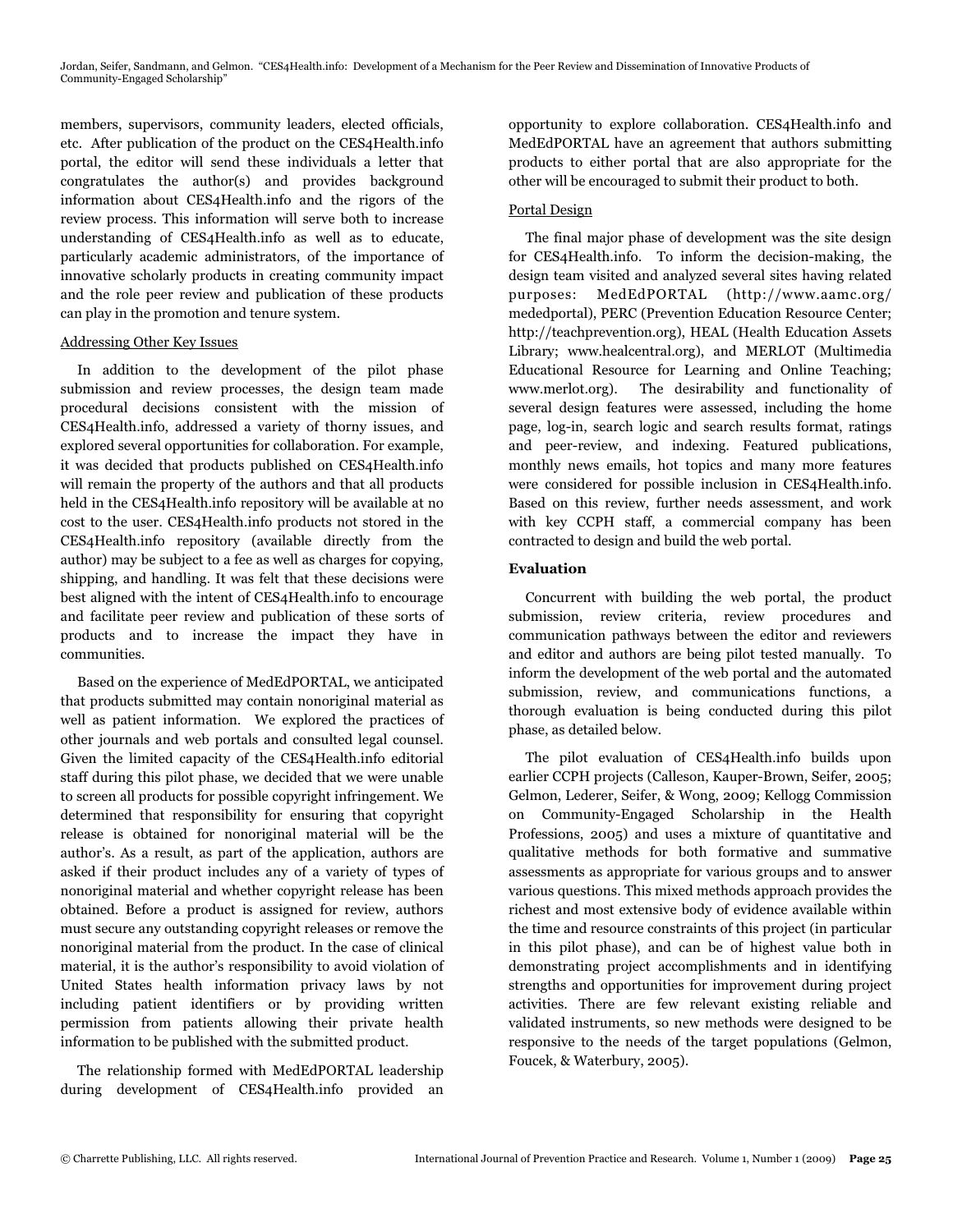Two primary "user" groups are the focus of the evaluation efforts in the pilot phase: those who submit products for review, and those who conduct the reviews. Another relevant group of stakeholders who can provide input in this pilot phase are the members of the design team who are helping to shape the development of CES4Health.info. The evaluation process designed for the pilot phase will be replicated for use after CES4Health.info is launched on line. Future evaluation will also include measures of impact of products accessed by portal users.

## Perspectives of User Groups

 A standardized survey is administered to everyone who submits a product for review and every reviewer who reviews a product during the pilot phase. Key areas addressed by the survey include:

- Satisfaction with the process of submission of a product or of being a reviewer including procedures, timelines, communication with editor
- Satisfaction with and value of the feedback received as a result of the review
- ! Strengths of the process, and opportunities for improvement
- ! Personal insights gained through the review process
- ! Value of the CES4Health.info review criteria in setting expectations for quality of CES
- Other needs/resources for peer review that would be helpful

 As of April, 2009, three pilot phase authors' products had completely progressed through the review process and 15 reviewers had participated in product reviews. These individuals were invited to evaluate the submission and peer review processes by completing the confidential and anonymous online survey. The response rate was 100%. Survey questions assessed satisfaction with the pilot review process, guidance provided to authors and reviewers in submitting or reviewing a product, appropriateness and clarity of the review criteria, communications with CES4Health.info editorial staff, time permitted to complete the review process, and helpfulness of the feedback provided to authors by reviewers. Authors were also asked if they had noted the publication on their curriculum vitae (CV) and if they felt it would be given weight in the faculty RPT process. Authors almost uniformly expressed strong satisfaction with all aspects of their experience submitting a product for review. All had noted the publication on their CV. Two felt that the publication would "count" in the promotion and tenure process.

 With very few exceptions, reviewers expressed satisfaction or strong satisfaction with their experience, though there was some variability in response to certain questions. Although all reviewers did participate in a one-hour group training phone call, some reviewers wanted additional training prior to reviewing a product (feedback we have incorporated into future plans for review training). Given the nontraditional nature of the products, matching product content and format to reviewer interests and experience was challenging. Two reviewers expressed a desire for better alignment between the product and their expertise (feedback we have already used to improve the reviewer application form). Although nearly all reviewers seemed to feel that the review criteria were clear, the editor's comparisons between ratings of reviewers reviewing the same product suggested that not all reviewers interpreted the criteria and instructions in the same way. For a couple of reviewer rating form questions, the original instructions asked the reviewer to use distinct criteria depending on whether the product was related to research, education, or another purpose. This appeared to confuse some reviewers (and the editor observed that most products being submitted could not be clearly classified.) The review instructions ask the reviewer to base their ratings on a review of both the product application and the product. Some reviewers were confused about when to apply the criteria to the application vs. the product. Some also did not understand that they might be able to suggest revisions to the product if it was in a format amenable to change but that they could always suggest revisions to the product application. Finally, some of the original review criteria applied to either the product itself or to the project or work that resulted in the product. This distinction was not always clear for reviewers.

 As a result of survey responses and examination of reviewer rating patterns, several important changes were made to the review criteria and review instructions. Revised instructions more firmly stress the need to consider both the application and the product and criteria more clearly state when the application or the product should be considered in rating a particular criterion. Distinct criteria were created to capture information about the product vs. the work that preceded the product. The requirement for authors to classify their product as research-related, education-related or other was eliminated. Criteria related to the product itself no longer require a distinction between types of products. Rather, questions about the work that preceded the product allow the reviewer to assess the methodological rigor of the research, educational or other type of project that forms the foundation for the product.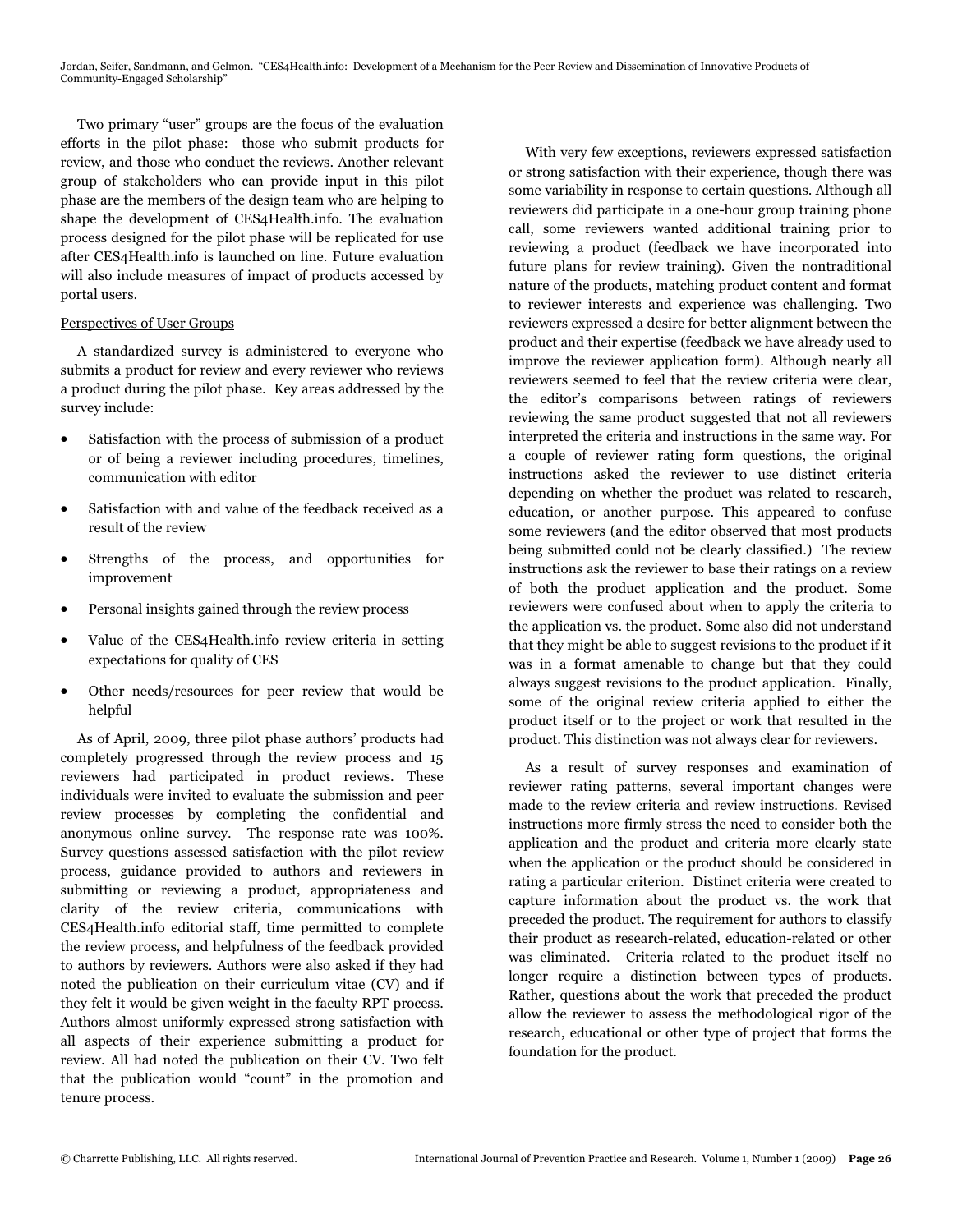## Perspectives of Key Stakeholders

 The members of the design team will be invited to participate in a focus group at a later date to address questions related to the development, testing, and roll-out of CES4Health.info. Given their initial involvement in helping to establish policies and procedures, develop the web-based interface, plan the pilot phase, and advise on development of a marketing plan for sustainability, their insights into the successes and challenges of the pilot phase will be very important. Key questions for this group will address the development process, recruitment of reviewers, solicitation of submissions, observations on the feedback provided in the review process, satisfaction with the reception of CES4Health.info from the academic community, and insights for future activities. Given the small numbers of participants, the ideal format for this evaluation phase will be a focus group, but if that is not feasible because of scheduling, a modified small-scale survey will be conducted primarily for convenience and will ensure the input of these key stakeholders into the pilot evaluation.

 The findings from the evaluation of the pilot phase of CES4Health.info will inform future development of this activity. Strengths of the process will be identified, as well as opportunities for improvement. These improvements will be integrated into the design phase for the full roll-out of CES4Health.info. Over time it is anticipated that evaluation of CES4Health.info will focus not only on the operational details of the portal and related services, but also on the actual impact of availability of high quality resources for portal users as well as impact on faculty recognition for CES, on administrator and senior faculty support of CES, and on ultimate institutional change, including the evidence of policies and procedures that demonstrate clear support for CES as a viable mechanism for faculty tenure and/or promotion.

# **Challenges**

 Pilot testing is a critical phase for identifying potential issues that may pose challenges in the future. One challenge evident thus far is that reviewing innovative products of CES poses challenges to the reviewer that are not found in reviewing manuscripts for journals. CES4Health.info requires the submission of both the actual product and an application describing the product's intent, the rigor of its development, its potential for impact, and the nature of the collaborative relationship that resulted in the product's development. Both will be available to users of the portal. As a result of the public availability of the application, and its important role in communicating information to a user, we determined that reviewers should suggest revisions to the application if such changes would improve a potential user's understanding of the product. However, the product itself is really the scholarly expression of the partnership's work. In contrast to a journal manuscript, in many cases these products cannot be revised because they are in final form. It would be unrealistic to expect that authors would "re-shoot" a documentary based on reviewer requests for revisions, for example. This results in a need for the reviewer to enter into the review process with a somewhat different mind-set than is the norm for peer reviewers. The reviewer must consider the quality of the product itself but also the value-added of the application. The reviewer must decide if an immutable product is adequate and of potential benefit to users, if not stellar, and if the application can be used to strengthen the overall package. In other cases, the product is mutable and the reviewer can approach the task much as he or she would approach review of a journal manuscript.

## **Next Steps and Future Directions**

 A public launch of CES4Health.info, including favorably reviewed products from the pilot-testing phase is being planned for Fall 2009. During the first year of operation, continued work will be undertaken in five key areas to fully implement CES4Health.info as a sustainable resource:

- 1. Creating a permanent editorial and review structure including a CES4Health.info editor, associate editors and a cadre of community and academic reviewers from diverse disciplines and sectors.
- 2. Transitioning from the original design team to a formal editorial board
- 3. Developing and implementing a marketing and dissemination plan
- 4. Assessing the utilization, usefulness, impact and user satisfaction of CES4Health.info and incorporating findings into continued improvements
- 5. Developing a plan for sustainability that includes a business plan and manuals documenting the roles, responsibilities and activities required of the editorial board, editor, associate editors, reviewers and technical support staff.

 By providing a rigorous and thoughtfully designed mechanism for peer review and dissemination of innovative products of health-related CES, CES4Health.info promises to provide a creative solution to well-documented challenges that limit the recognition and impact of CES. By challenging traditional notions of peer, author and scholarly product, and by demonstrating in practical terms how these can be reconceptualized and applied, CES4Health.info also promises to legitimize CES and elevate its quality.